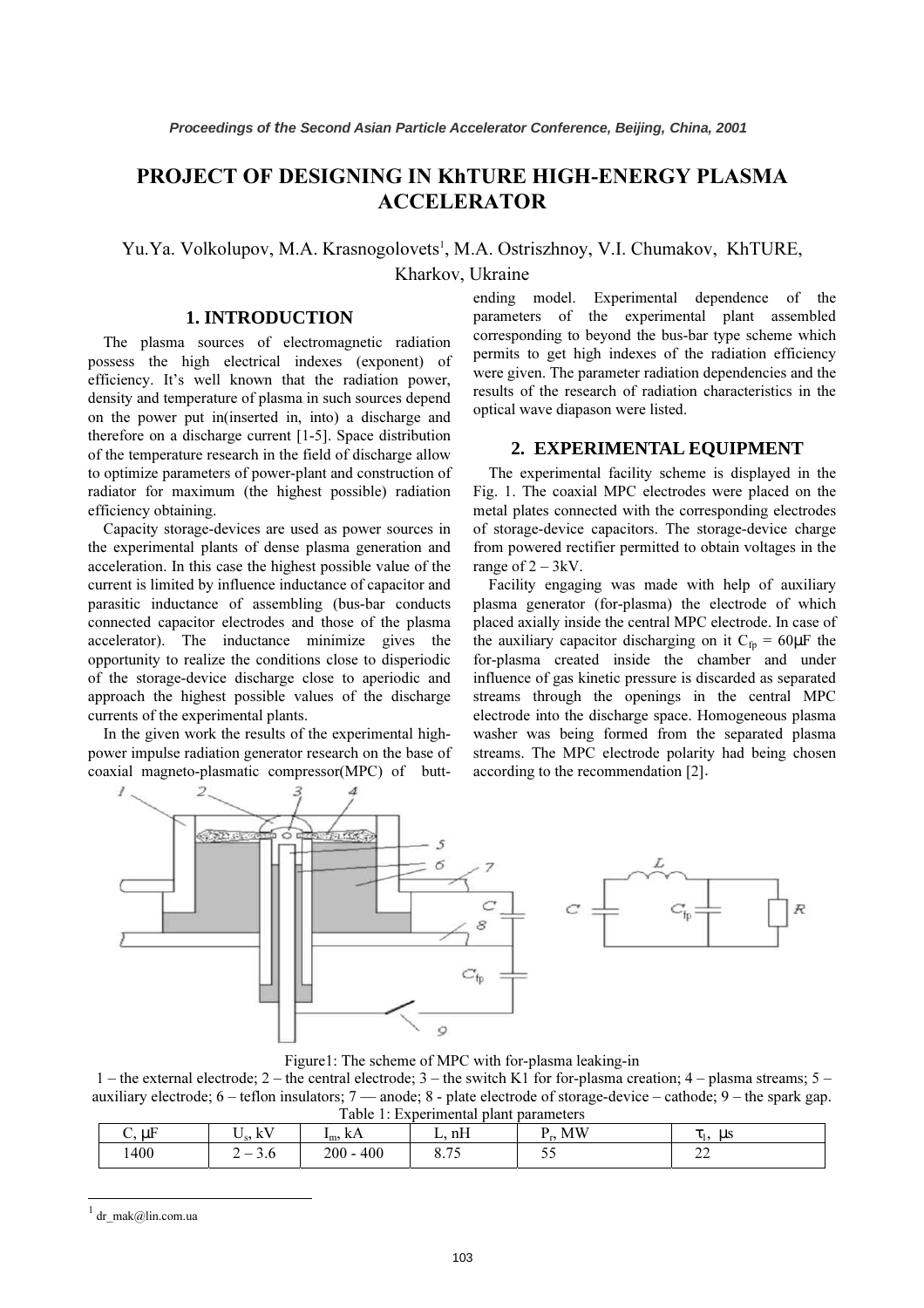#### **3. EXPERIMENTAL RESULTS**

The discharge has fluctuate character with great decrement of attenuation which value *makes*  $ln(Im(t)/Im(t))$  $+T$ ))  $\approx$  1.39. On the base of the time diagrams  $i(t)$  and  $u(t)$ one can build the dependencies of immediate power  $p(t)=u(t)i(t)$  and those of the resistance  $r(t)=u(t)/i(t)$ . Its time constant is 10 µs is comparable with the duration of research processes. The immediate power remains positive, consequently the resistance during discharging possesses has an active character.

The dependencies of discharge current on the voltage of charge of the storage-device  $U_s$  and from the value of stored power  $W_s = 1/2CU_s^2$  show that the current grows linear with the voltage, i. e. it can be said that the integral resistance of discharge circuit  $R = \Delta U/\Delta I \approx 9.4*10^3$  Ohm and the medium power of losses in the researched diapason of energies remain constant. The current value also can be measured by integrating the first semi-period of oscillogram of the current and comparing the result with the charge stored in capacitor. From this

$$
i_m = \frac{CU_s^2}{\int_0^{\tau_1} f(t)dt}
$$

where  $\tau_1$  is the duration of the first semi-period of current,  $f(t)$  is the function describing the time dependence of current. The values calculated for the chosen values of charge voltage in assumption that the first semi-period of the current has a next form  $i(t) = I_m \cdot \sin \omega t$ .

The dependence of radiation power density flux measured on the distance of 1 m from the source on charging voltage and on stored power was obtained. The extreme of this dependence and lowering of the degree of radiation power growth can be explained by the displacement of maximum of temperature distribution curve (the Plank's curve) radiating plasma formation in the ultraviolet area and by coming out of the limits of the admission zone of the instrument when the power applied to the charge grows. It results in the corresponding growth of plasma temperature. The value of discharging current then is  $I_m \approx 260$  kA. With this current the magnetic pressure  $\mu H^2/2$  (where H – magnetic intensity produced ) considerably exceed gas kinetic pressure of plasma column  $\sim 2n kT$  (*n* –electron density in the discharge column,  $k -$ Boltsman constant,  $T -$  temperature) and it results in constriction and instability and formation of plasma focus (PF) [1 - 4]. The temperature estimate one can get using Bennet relution for equal case taking into consideration only azimuth magnetic field created by discharging current  $\mu H^2/2 = 2nkT$ , where the uniform distribution of charged particles density along plasma column section is supposed,  $H = I_m/2\pi r$  – the magnetic field on the border of plasma column with the radius r. Using  $r = 1$ cm,  $n = 5.10^{18}$ cm<sup>3</sup> we'll get T = 7.8⋅10<sup>4</sup> K

The energy of radiation of high-temperature area for given temperature and density of a flow makes size about 102 J . The estimation of complete energy of radiation turns out by integration of density of a flow diagram of an orientation of radiator and  $W_{\text{ful max}}$  is equal 1,744 kJ thus efficiency of radiator is equal 0,19. Thus it was supposed, the spatial distribution of radiation is proportional to the area of section of PF in an azimuth and meridional planes in 2π space.

The spatial distribution of temperature in the field of the discharge and effects accompanying MPC high current discharge can be estimated on the basis of photos , executed with application, of an optical filters. As it is visible (Fig. 2a) the most high-temperature area of the discharge is located near to an end face of the central electrode and has the sprinkle form, characteristic for PF formation [2,3]. The top border of a passband of the filter UFS-6 is equal 390 nm, therefore realization of PF is represented rather probable. Besides the discharge is accompanied by a powerful shock wave on an output of the plasma accelerator.

 Use of filters with more low-frequency characteristic of passing shows, that the areas with smaller temperature have the large sizes and in red area of a spectrum the discharge has character of diffusion.



 Figure 2: Photo of high current discharge of MPC, executed with application of the HC-10 optical filter (a) and spatial distribution of temperature (b)